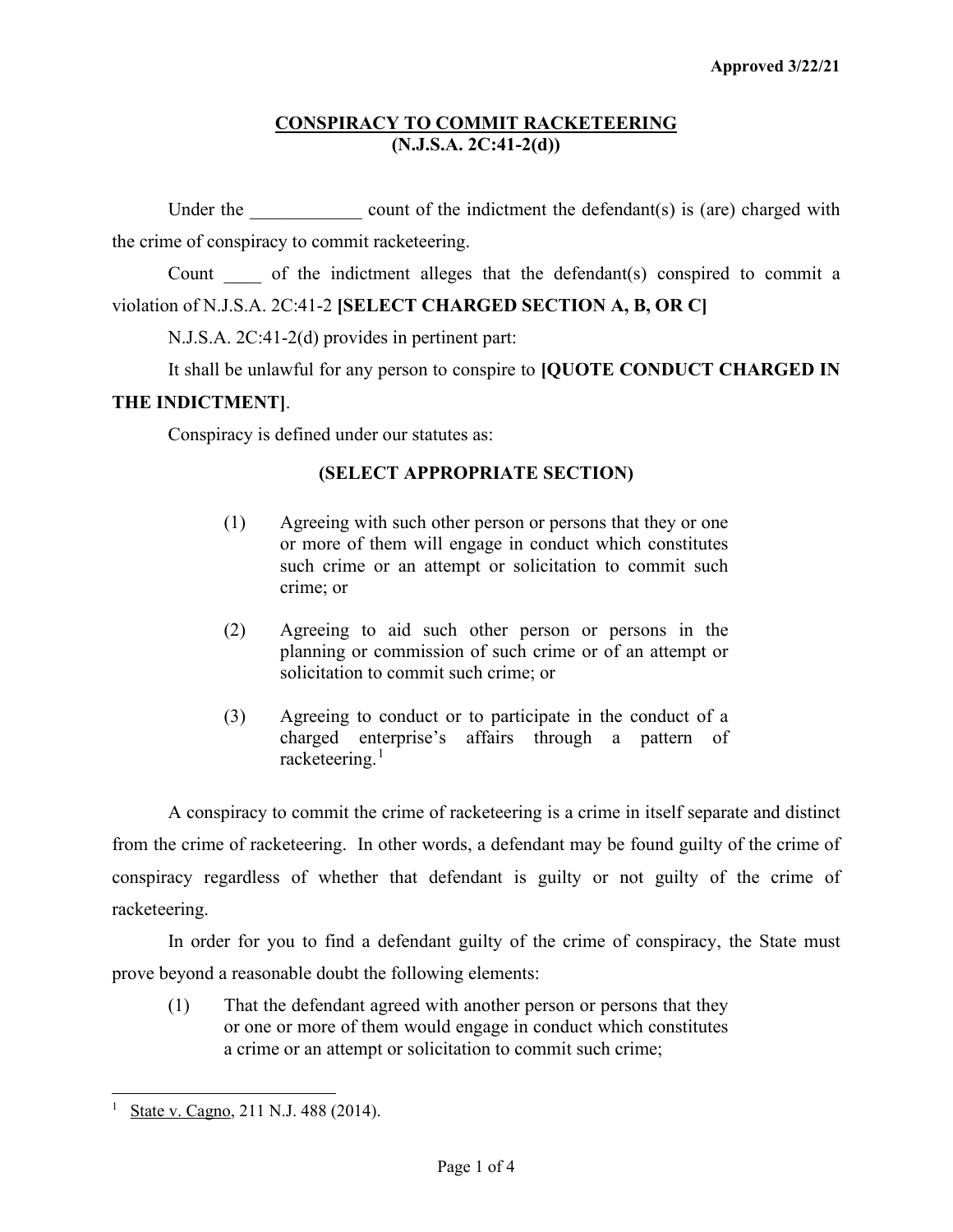## **OR**

That the defendant agreed to aid another person or persons in the planning or commission of a crime or of an attempt or solicitation to commit such crime.

## **OR**

That the defendant agreed to participate in the conduct of a charged enterprise's affairs through a pattern of racketeering.

#### **AND**

(2) That the defendant's purpose was to promote or facilitate the commission of the crime of racketeering.

A person acts purposely with respect to the nature of his/her conduct or a result thereof, if it is his/her conscious object to engage in conduct of that nature or cause such a result. A person acts purposely with respect to attendant circumstances if he/she is aware of the existence of such circumstances or he/she believes or hopes that they exist.

The nature of the purpose with which the defendant acted is a question of fact for you the jury to decide. Purpose is a condition of the mind which cannot be seen and can only be determined by inferences from conduct, words or acts. It is not necessary for the State to produce a witness or witnesses who could testify that the defendant stated, for example, that he/she acted with a specific purpose. It is within your power to find that proof of purpose has been furnished beyond a reasonable doubt by inferences which may arise from the nature of the acts and the surrounding circumstances.

It also makes no difference what the person or persons with whom the defendant actually conspired had in mind, so long as the defendant believed that he/she was furthering the commission of the crime of  $\blacksquare$ 

In order to find a defendant guilty of the crime of conspiracy, the State does not have to prove that he/she actually committed the crime of racketeering. However, to decide whether the State has proven the crime of conspiracy you must understand what constitutes the crime of racketeering.

## **(IF NOT PREVIOUSLY STATED GIVE MODEL CHARGE FOR THE UNDERLYING OFFENSE OF N.J.S.A. 2C:41-2a/b/c)**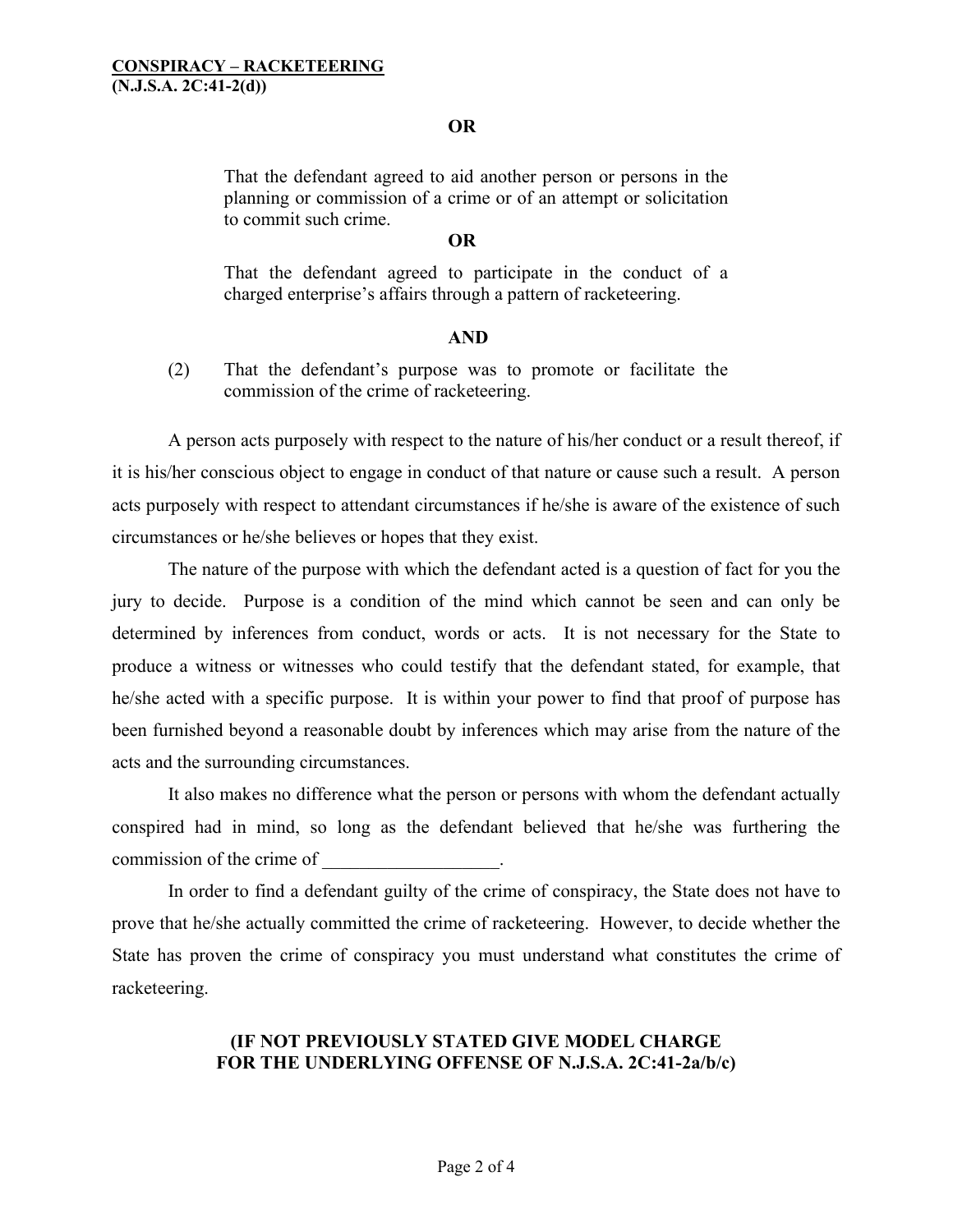#### **CONSPIRACY – RACKETEERING (N.J.S.A. 2C:41-2(d))**

A conspiracy may be proven by direct or circumstantial evidence. It is not essential that there be direct contact among all of the conspirators or that they enter the agreement at the same time.

If the defendant is aware that any person he/she conspired with also conspired with others to commit the same crime, the defendant is guilty of conspiring with the others. He/She need not be aware of their identity.

Mere association, acquaintance, or family relationship with an alleged conspirator is not enough to establish a defendant's guilt of conspiracy. Nor is mere awareness of the conspiracy. Nor would it be sufficient for the State to prove only that the defendant met with others, or that they discussed names and interests in common. However, any of these factors, if present, may be taken into consideration along with all other relevant evidence in your deliberations.

You have to decide whether the defendant's purpose was that he/she or a person with whom he/she was conspiring would commit the crime of racketeering. For him/her to be found guilty of conspiracy, the State has to prove beyond a reasonable doubt that when he/she agreed it was his/her conscious object or purpose to promote or make it easier to commit the crime(s) or racketeering.

In summary, the State must prove the following elements:

(1) That the defendant agreed with another person or persons that they or one or more of them would engage in conduct which constitutes a crime or an attempt or solicitation to commit such crime;

## **OR**

That the defendant agreed to aid another person or persons in the planning or commission of a crime or of an attempt or solicitation to commit a crime.

## **OR**

That the defendant agreed to participate in the conduct of a charged enterprise's affairs through a pattern of racketeering.

## **AND**

(2) That the defendant's purpose was to promote or facilitate the commission of the crime of racketeering.

# **(CHARGE IN ALL CASES)**